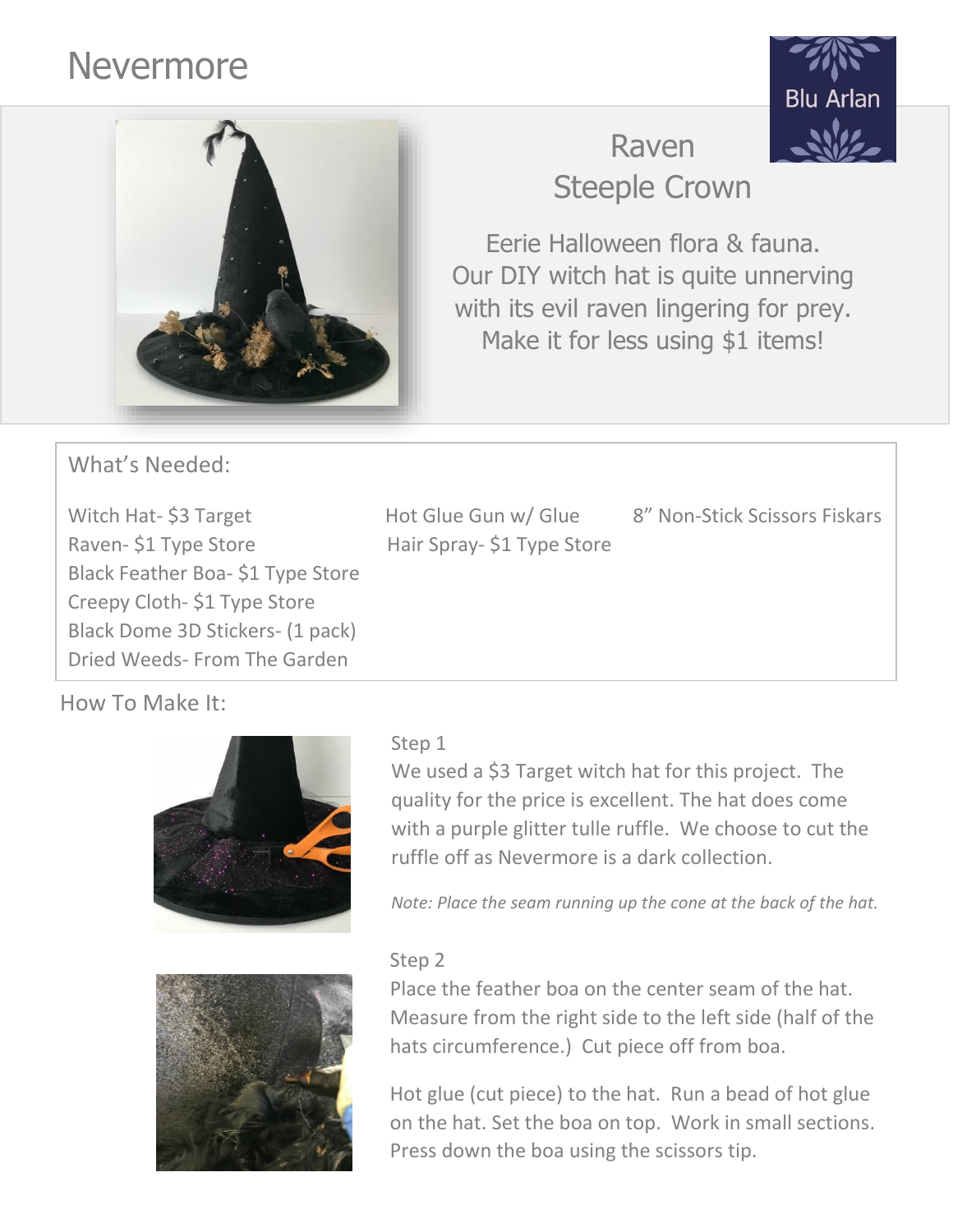







#### Step 3

Attach the raven to the hat. We selected the front left side (when worn). Poke the wires at the bottom of the raven's feet through the hat brim. If no wire exists hot glue in place.

*Note: The raven should sit on feathers from the boa.*

#### Step 4

Twist the wires tightly together. Bend wires into the hats brim.

*Note: For esthetic purposes, hot glue a piece of scrap black felt, fabric or paper over the wires. We strongly recommend this step if make this hat for a child.*

### Step 5

Pick a few dried weeds or wild flowers. Spray the buds with hair spray (med to heavy spray) to stick seeds together. *Some seeds may still fall.*

*Note: We used dried Queen Anne's Lace because it was readily available and looks creepy. Silk flower or store bought dried flowers could also be used.* 

#### Step 6

Cut buds short. Swirl hot glue around the shorten stem. Nestle glued bud into the feather. Work the stem so the glue attaches on the hat. This will give the best bond.



#### Step 7

Continue gluing the dried flowers to the hat. Intermingle long and short stems to give depth, length and the illusion the weeds are growing out of the hat.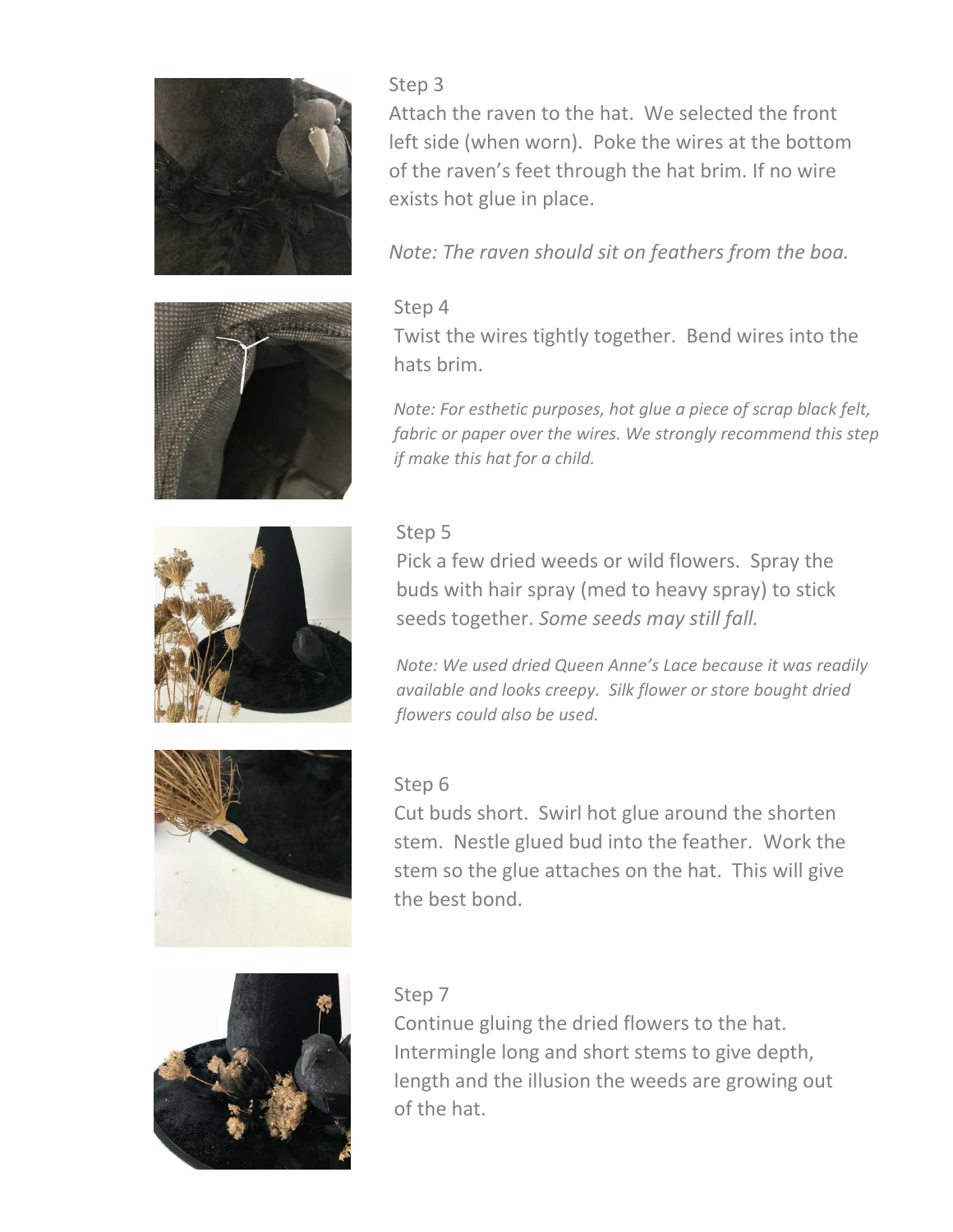

Step 8

Glue weeds to the opposite side. If you started on the raven's face side this will be the back side of the raven. Add fewer weeds to keep focus on the front.



#### Step 9

To make the hats back streamer, cut 12" of creepy cloth.

*Note: Creepy cloth falls apart where cut. These pieces will be used so set them aside.*



#### Step 10

Gather the cloth to create a ribbon like piece. Tie a loose knot in the center leaving two long tails on each side.



#### Step 11

To attach, place a blob of glue in the knots center. Set in place at the back of the hat. Use the scissors tip to press down. Arrange the creepy cloths tails to cascade over the back of the brim.



#### Step 12

Fill in the remaining space using the cut pieces of creepy cloth by running a bead of glue around the brim.